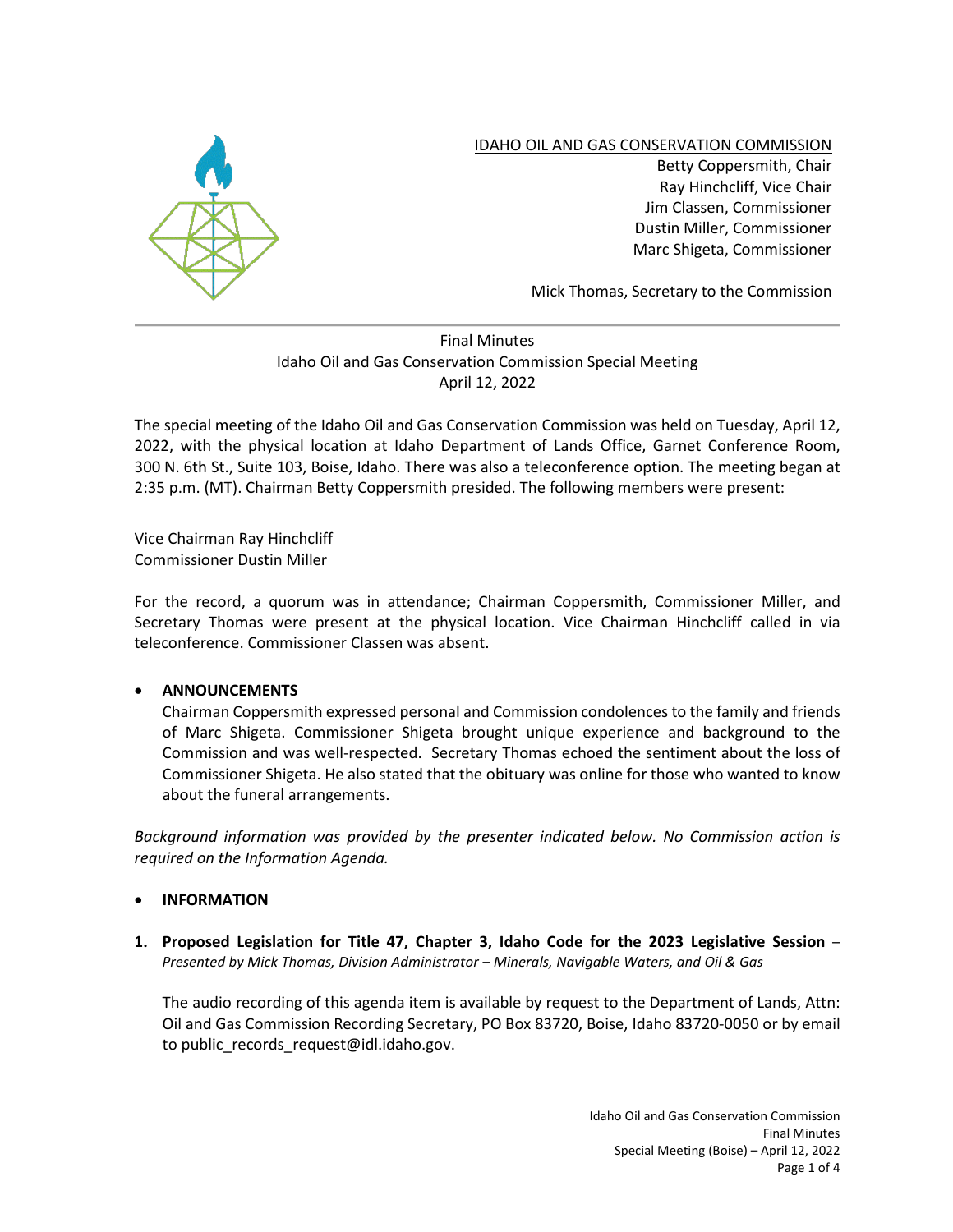## • **REGULAR – ACTION ITEM(S)**

**2. Changes to the Role of the Commission – Proposed Changes to Idaho Code 47 §§ 315, 316 and 328** – *Presented by Mick Thomas, Division Administrator – Minerals, Navigable Waters, and Oil & Gas*

*RECOMMENDATION:* Provide direction to the Department as to which option the Commission seeks moving forward regarding Idaho Code 47 §§ 315, 316, and 328.

*DISCUSSION*: Commissioner Miller noted that a good reason to potentially change this would be to give the commissioners a more hands-on approach. While he added that he does not have a technical background, it would utilize the expertise that there is on the Commission. Chairman Coppersmith explained that she has looked at the information and has weighed the benefits and downsides to making changes. Chairman Coppersmith added that she believes that changing the authority of the Commission may make the application process take longer; she does not see any issues with the existing process and is leaning to not make any changes to the existing order. Vice Chairman Hinchcliff explained that his thoughts were in line with Chairman Coppersmith and that the process we have now seems to work. He believes that changing it could add more time delays and is in favor of staying with the current appellate process. Chairman Coppersmith pointed out that the Commission will be discussing changing the composition of the Commission and that the composition of the Commission can change over time, so they don't want to create something that is not workable by making changes with unintentional consequences. Commissioner Miller agreed with both Chairman Coppersmith and Vice Chairman Hinchcliff.

*COMMISSION ACTION*: A motion was made by Vice Chairman Hinchcliff to maintain the process that is currently being followed and make no changes. Commissioner Miller seconded the motion. The motion carried on a vote of 3-0.

**3. Changes to the Composition of the Commission – Proposed Changes to Idaho Code 47 § 314** – *Presented by Mick Thomas, Division Administrator – Minerals, Navigable Waters, and Oil & Gas*

*RECOMMENDATION:* Provide direction to the Department as to which option the Commission seeks moving forward regarding Idaho Code 47 § 314.

*DISCUSSION*: Vice Chairman Hinchcliff stated that he does not agree with the current language that is being presented; he thinks a mineral interest owner on the Commission is a conflict of interest. That person would have to recuse themselves from decisions being made especially when that person is from where all the oil and gas development is taking place. Vice Chairman Hinchcliff opened the discussion regarding having two technical members. Chairman Coppersmith agreed and is okay with having two members having a technical degree. Chairman Coppersmith noted that giving the governor flexibility for the third person would give him the ability to appoint someone who he believes is relevant for the purpose of the Commission. Commissioner Miller also agreed that having a mineral interest owner does present a conflict of interest and would be problematic for the decision-making process. Commissioner Miller added that having at least two members knowledgeable in oil and gas would be appropriate and having a non-industry person can bring a different perspective to the table. Commissioner Miller also agreed that the governor can select another person with or without that background. Chairman Coppersmith inquired about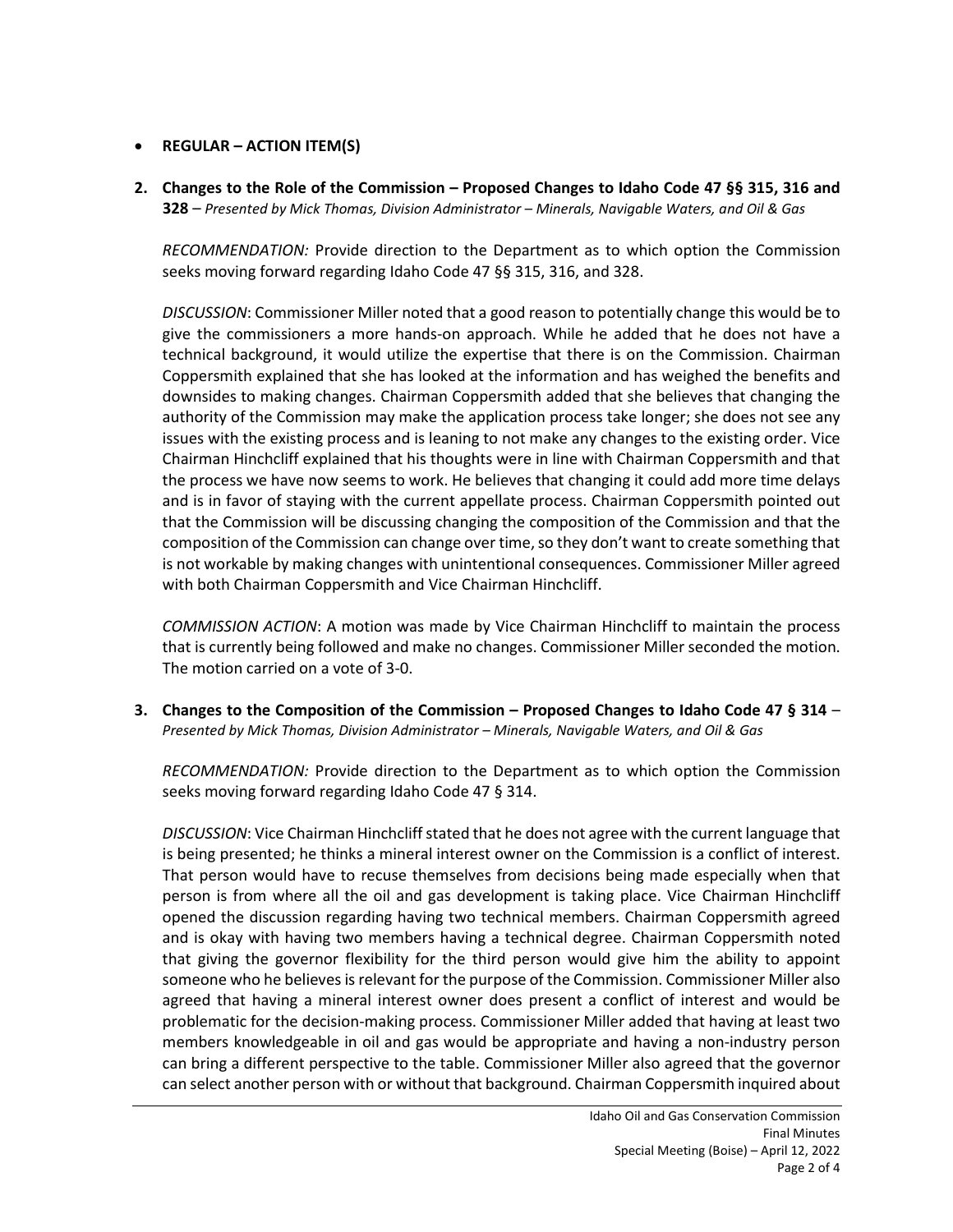rejecting the existing language and having Secretary Thomas draft another version. Secretary Thomas responded that it was a good question and reiterated that his understanding was that the Commission was choosing option three and that the Commission has offered some prescription as to what that would look like. Vice Chairman Hinchcliff stated that he would go along with two members that had a college degree in geoscience and engineering with five years of experience and the other two members would be preferred to have a technical degree but not a requirement. Vice Chairman Hinchcliff explained that someone may not have a technical degree but has worked in the oil and gas industry for years. Commissioner Miller noted that since this was on the regular agenda, it warrants a vote of some sort. Secretary Thomas suggested that if the Commissioners can agree on what they want it to look like, he will put it in the next draft for the May meeting for a final vote. Chairman Coppersmith clarified that her preference is a county commissioner where oil and gas is being produced, two members knowledgeable in oil and gas with a college degree in geoscience or engineering, and two members who are appointed by the governor that may or may not be a technical person. Vice Chairman Hinchcliff thought that sounded great and that language would be satisfactory. Commissioner Miller also agreed. After the vote, Vice Chairman Hinchcliff recommended that Chairman Coppersmith and Secretary Thomas meet and go over the language to be ready for the May meeting. Chairman Coppersmith and Secretary Thomas agreed to do that.

*COMMISSION ACTION*: A motion was made by Commissioner Miller that a decision be deferred to the regular Oil and Gas meeting in May. Vice Chairman Hinchcliff seconded the motion. The motion carried on a vote of 3-0.

**4. Changes to Standard Spacing / Unit Size for Oil and Gas Wells - Proposed Changes to Idaho Code 47 § 317** – *Presented by Mick Thomas, Division Administrator – Minerals, Navigable Waters, and Oil & Gas*

*RECOMMENDATION:* Provide direction to the Department as to which option the Commission seeks moving forward regarding Idaho Code 47 § 317.

*DISCUSSION*: Chairman Coppersmith opened the discussion that she did some research on this and did not find that 160 acres was standard. She added that going with an industry standard would be good, so she is leaning toward making the standard 640 acres. Vice Chairman Hinchcliff inquired if the operator can ask for a 160-acre unit at a later date. Secretary Thomas responded that was correct; that an operator or applicant can come forward with a unit size that they think fits the resource. Vice Chairman Hinchcliff explained that with that flexibility, he is okay with the 640-acre statewide spacing language. Commissioner Miller asked for the explanation on the rationale behind this. Secretary Thomas responded that the biggest reason it is being considered is that a mineral interest owner who is subject to standard spacing would have to be noticed on a unit basis. James Thum also provided some background on the reasoning for 160 acres. At the time the statute was changed in 2017, BLM had not reached a decision about leasing for oil and gas activities in the Payette area. Potential operators felt if they could have a 160-acre option without a hearing process, they could drill wells without including BLM lands. Commissioner Miller asked what moving to a 640-acre option does for the mineral interest owner. Secretary Thomas responded that it eliminates the possible need for an additional notice to tell a mineral interest owner that they are going to be involved and could speed up the process a little bit if the 640-acre is the goto unit size.